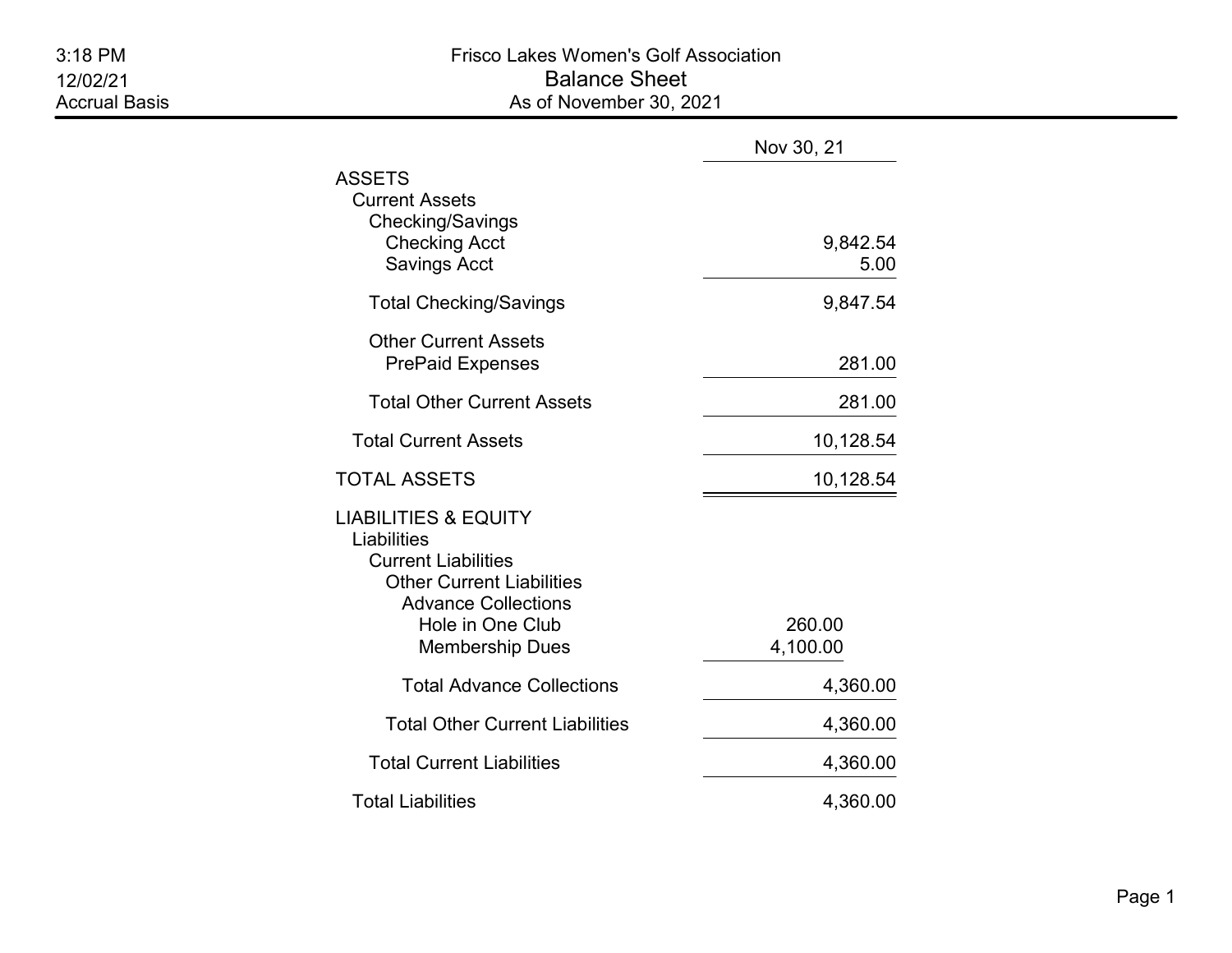|                                                  | Nov 30, 21              |
|--------------------------------------------------|-------------------------|
| Equity<br><b>Retained Earnings</b><br>Net Income | 8,155.05<br>$-2,386.51$ |
| <b>Total Equity</b>                              | 5,768.54                |
| TOTAL LIABILITIES & EQUITY                       | 10,128.54               |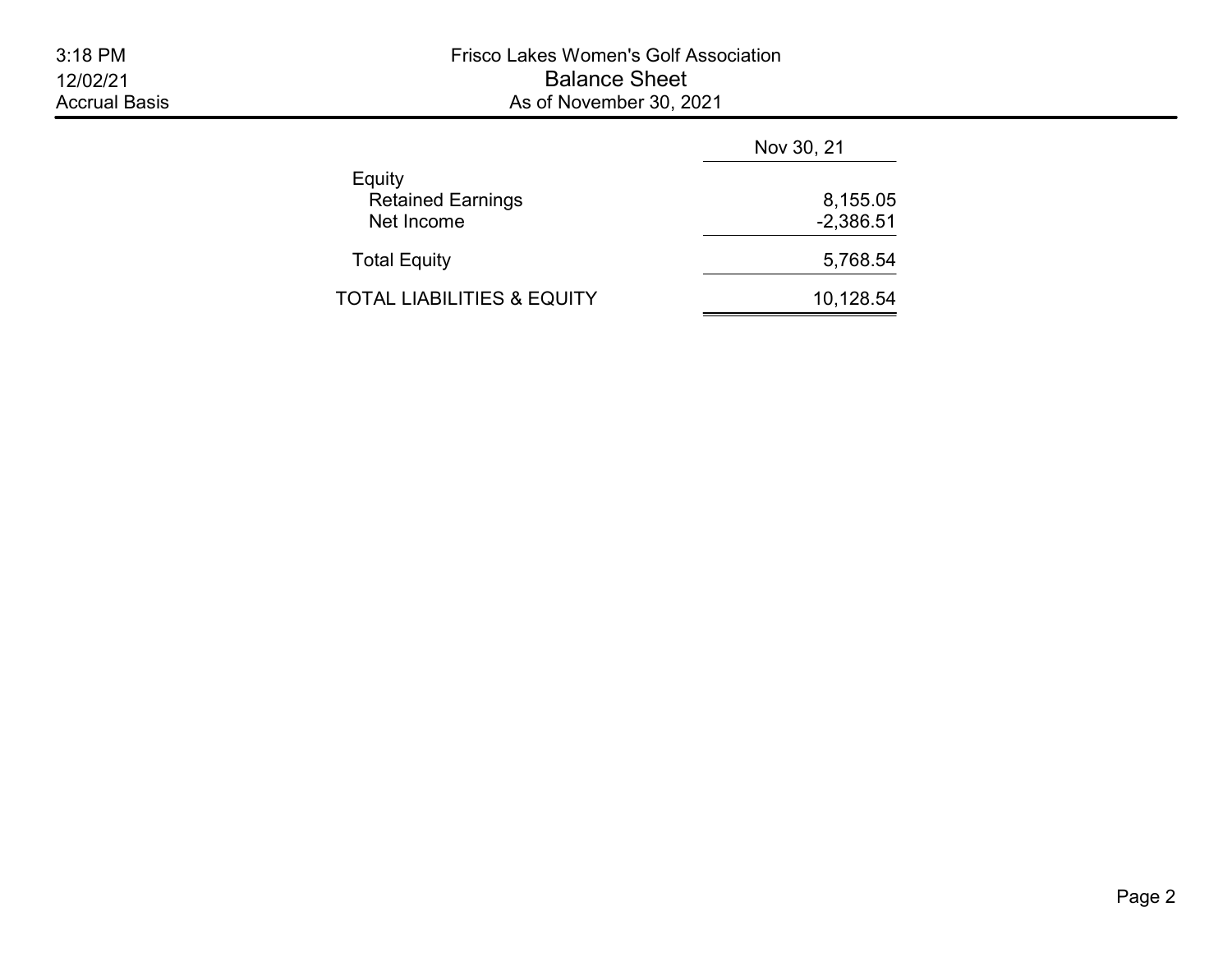| 2:58 PM<br>12/02/21<br><b>Accrual Basis</b> | <b>Frisco Lakes Women's Golf Association</b><br>Profit & Loss<br>November 2021                                                                      |                                               |  |  |  |  |
|---------------------------------------------|-----------------------------------------------------------------------------------------------------------------------------------------------------|-----------------------------------------------|--|--|--|--|
|                                             |                                                                                                                                                     | Nov 21                                        |  |  |  |  |
|                                             | <b>Ordinary Income/Expense</b><br>Income<br><b>Event Participation Fees</b><br><b>Meal Fees</b>                                                     | 1,280.00                                      |  |  |  |  |
|                                             | <b>Total Event Participation Fees</b>                                                                                                               | 1,280.00                                      |  |  |  |  |
|                                             | <b>Interest/Dividends Earned</b><br><b>Member Dues</b><br><b>Partners &amp; Donations</b>                                                           | 0.38<br>30.00<br>1,500.00                     |  |  |  |  |
|                                             | <b>Total Income</b>                                                                                                                                 | 2,810.38                                      |  |  |  |  |
|                                             | <b>Gross Profit</b>                                                                                                                                 | 2,810.38                                      |  |  |  |  |
|                                             | Expense<br><b>Bank Service Charges</b><br><b>Closing Day Party Expense</b><br><b>Closing Scramble</b><br><b>Computer Software</b><br>Gifts & Awards | 0.35<br>416.75<br>1,748.00<br>29.16<br>219.96 |  |  |  |  |
|                                             | Miscellaneous Expenses<br>PayPal Processing Fee<br><b>Tips</b>                                                                                      | 0.00<br>14.97<br>300.00                       |  |  |  |  |
|                                             | <b>Total Expense</b>                                                                                                                                | 2,729.19                                      |  |  |  |  |
|                                             | Net Ordinary Income                                                                                                                                 | 81.19                                         |  |  |  |  |
|                                             | Net Income                                                                                                                                          | 81.19                                         |  |  |  |  |

=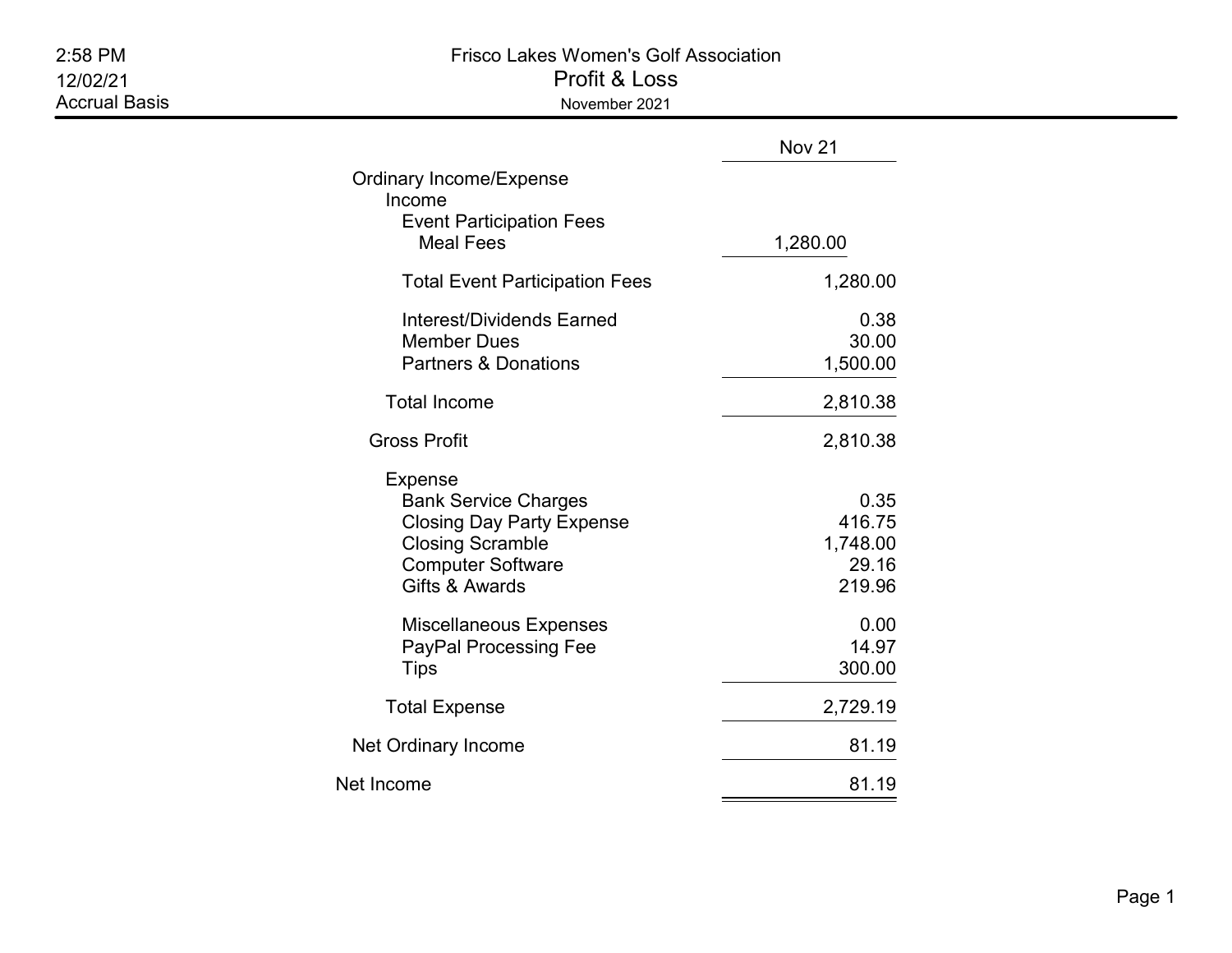# 3:12 PM Frisco Lakes Women's Golf Association 12/02/21 **Custom 2021 Profit & Loss Budget vs. Actual**

Cash Basis January through November 2021

|                                         | <b>Administration</b> |               | <b>Closing Day Party Expense</b> |               | <b>Happy Hour</b> |               | <b>Member/Member Event</b> |               |
|-----------------------------------------|-----------------------|---------------|----------------------------------|---------------|-------------------|---------------|----------------------------|---------------|
|                                         | Jan - Nov 21          | <b>Budget</b> | Jan - Nov 21                     | <b>Budget</b> | Jan - Nov 21      | <b>Budget</b> | Jan - Nov 21               | <b>Budget</b> |
| <b>Ordinary Income/Expense</b>          |                       |               |                                  |               |                   |               |                            |               |
| Income                                  |                       |               |                                  |               |                   |               |                            |               |
| <b>Event Income</b>                     | 0.00                  |               | 0.00                             |               | 0.00              |               | 0.00                       |               |
| <b>Event Participation Fees</b>         |                       |               |                                  |               |                   |               |                            |               |
| <b>Meal Fees</b>                        | 0.00                  |               | 0.00                             |               | 0.00              |               | 0.00                       |               |
| <b>Event Participation Fees - Other</b> | 0.00                  |               | 0.00                             |               | 0.00              |               | 0.00                       |               |
| <b>Total Event Participation Fees</b>   | 0.00                  |               | 0.00                             |               | 0.00              |               | 0.00                       |               |
| <b>Event Prize Fund Fee</b>             | 0.00                  |               | 0.00                             |               | 0.00              |               | 400.00                     | 400.00        |
| <b>Interest/Dividends Earned</b>        | 3.93                  |               | 0.00                             |               | 0.00              |               | 0.00                       |               |
| <b>Member Dues</b>                      | 2,230.00              | 1,350.00      | 0.00                             |               | 0.00              |               | 0.00                       |               |
| <b>Partners &amp; Donations</b>         | 0.00                  |               | 1,500.00                         |               | 0.00              |               | 0.00                       |               |
| <b>Total Income</b>                     | 2,233.93              | 1,350.00      | 1,500.00                         |               | 0.00              |               | 400.00                     | 400.00        |
| <b>Gross Profit</b>                     | 2,233.93              | 1,350.00      | 1,500.00                         |               | 0.00              |               | 400.00                     | 400.00        |
| <b>Expense</b>                          |                       |               |                                  |               |                   |               |                            |               |
| 9 Hole Tournament                       | 0.00                  |               | 0.00                             |               | 0.00              |               | 0.00                       |               |
| <b>Bank Service Charges</b>             | 0.50                  | 4.00          | 0.00                             |               | 0.00              |               | 0.00                       |               |
| <b>Closing Day Party Expense</b>        | 0.00                  |               | 934.75                           | 1.500.00      | 0.00              |               | 0.00                       |               |
| <b>Closing Scramble</b>                 | 0.00                  |               | 0.00                             |               | 0.00              |               | 0.00                       |               |
| <b>Computer Software</b>                | 87.32                 | 30.00         | 0.00                             |               | 0.00              |               | 0.00                       |               |
| <b>Event Prize Fund Payouts</b>         | 0.00                  |               | 0.00                             |               | 0.00              |               | 400.00                     | 400.00        |
| <b>Gifts &amp; Awards</b>               | 219.96                | 250.00        | 0.00                             |               | 0.00              |               | 0.00                       |               |
| <b>Halloween Tournament</b>             | 0.00                  |               | 0.00                             |               | 0.00              |               | 0.00                       |               |
| Handicap Fee                            | 928.60                | 1,430.00      | 0.00                             |               | 0.00              |               | 0.00                       |               |
| <b>Happy Hour Food</b>                  | 0.00                  |               | 0.00                             |               | 117.76            | 250.00        | 0.00                       |               |
| Invitational                            | 0.00                  |               | 0.00                             |               | 0.00              |               | 0.00                       |               |
| <b>Member/Member Event</b>              | 0.00                  |               | 0.00                             |               | 0.00              |               | 386.72                     | 500.00        |
| <b>Miscellaneous Expenses</b>           | 203.12                | 100.00        | 0.00                             |               | 0.00              |               | 0.00                       |               |
| <b>Night Golf Expense</b>               | 0.00                  |               | 0.00                             |               | 0.00              |               | 0.00                       |               |
| <b>Opening Day Party Expense</b>        | 0.00                  |               | 0.00                             |               | 0.00              |               | 0.00                       |               |
| <b>Opening Day Scramble</b>             | 0.00                  |               | 0.00                             |               | 0.00              |               | 0.00                       |               |
| PayPal Processing Fee                   | 33.42                 | 250.00        | 0.00                             |               | 0.00              |               | 21.60                      |               |
| <b>Rules Committee Expenses</b>         | 0.00                  | 100.00        | 0.00                             |               | 0.00              |               | 0.00                       |               |
| <b>Storage Fee</b>                      | 671.00                | 650.00        | 0.00                             |               | 0.00              |               | 0.00                       |               |
| <b>Summer Scramble</b>                  | 0.00                  |               | 0.00                             |               | 0.00              |               | 0.00                       |               |
| <b>Supplies</b>                         | 60.40                 | 50.00         | 0.00                             |               | 0.00              |               | 0.00                       |               |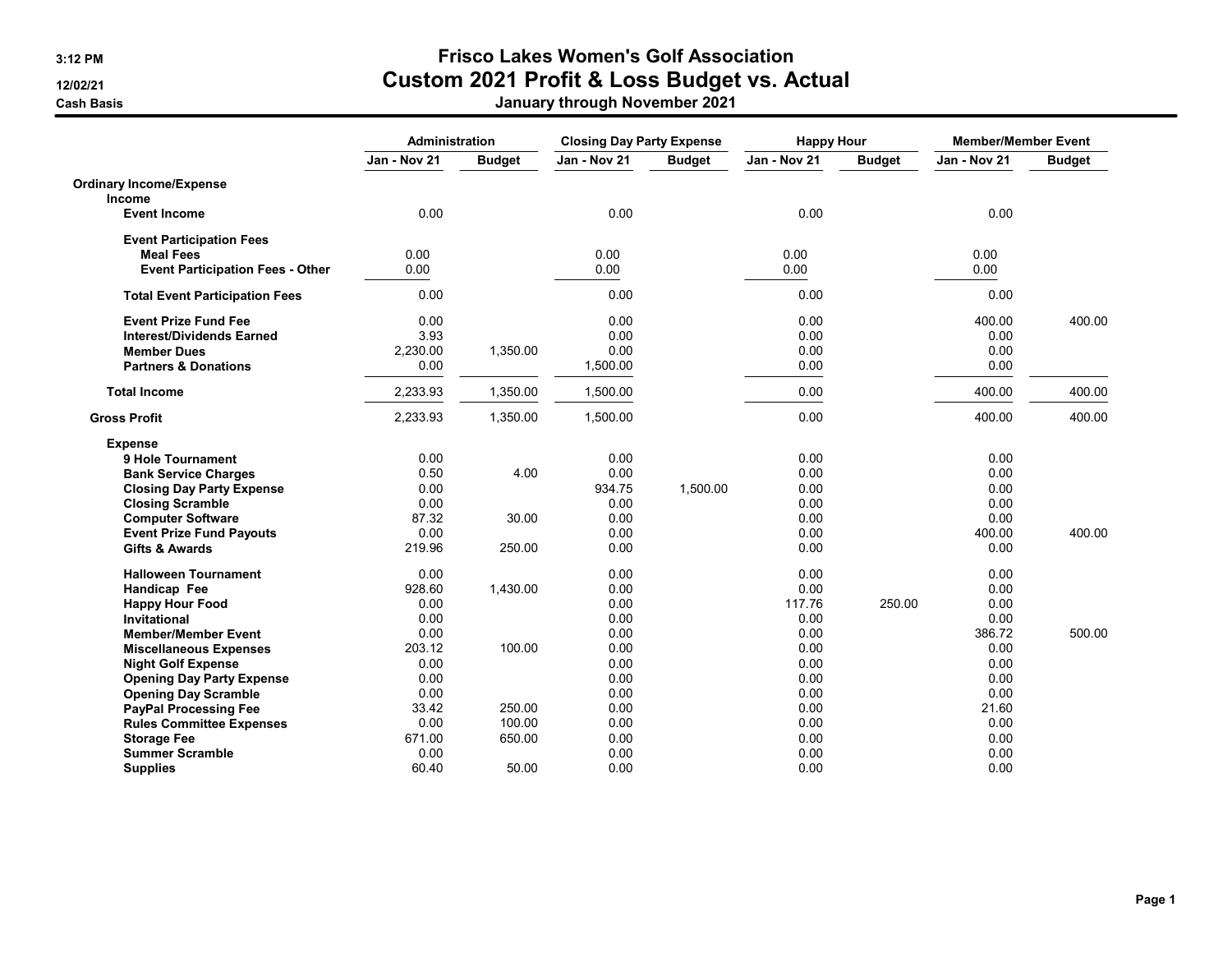## 3:12 PM Frisco Lakes Women's Golf Association 12/02/21 **Custom 2021 Profit & Loss Budget vs. Actual** Cash Basis January through November 2021

|                                         | Administration |               | <b>Closing Day Party Expense</b> |               | <b>Happy Hour</b> |               | <b>Member/Member Event</b> |               |
|-----------------------------------------|----------------|---------------|----------------------------------|---------------|-------------------|---------------|----------------------------|---------------|
|                                         | Jan - Nov 21   | <b>Budget</b> | Jan - Nov 21                     | <b>Budget</b> | Jan - Nov 21      | <b>Budget</b> | Jan - Nov 21               | <b>Budget</b> |
| Tips<br><b>Wildflower Party Expense</b> | 300.00<br>0.00 | 300.00        | 0.00<br>0.00                     |               | 0.00<br>0.00      |               | 0.00<br>0.00               |               |
| <b>Total Expense</b>                    | 2,504.32       | 3,164.00      | 934.75                           | 1,500.00      | 117.76            | 250.00        | 808.32                     | 900.00        |
| <b>Net Ordinary Income</b>              | $-270.39$      | $-1.814.00$   | 565.25                           | $-1,500.00$   | $-117.76$         | $-250.00$     | $-408.32$                  | $-500.00$     |
| Net Income                              | $-270.39$      | $-1.814.00$   | 565.25                           | $-1.500.00$   | $-117.76$         | $-250.00$     | $-408.32$                  | $-500.00$     |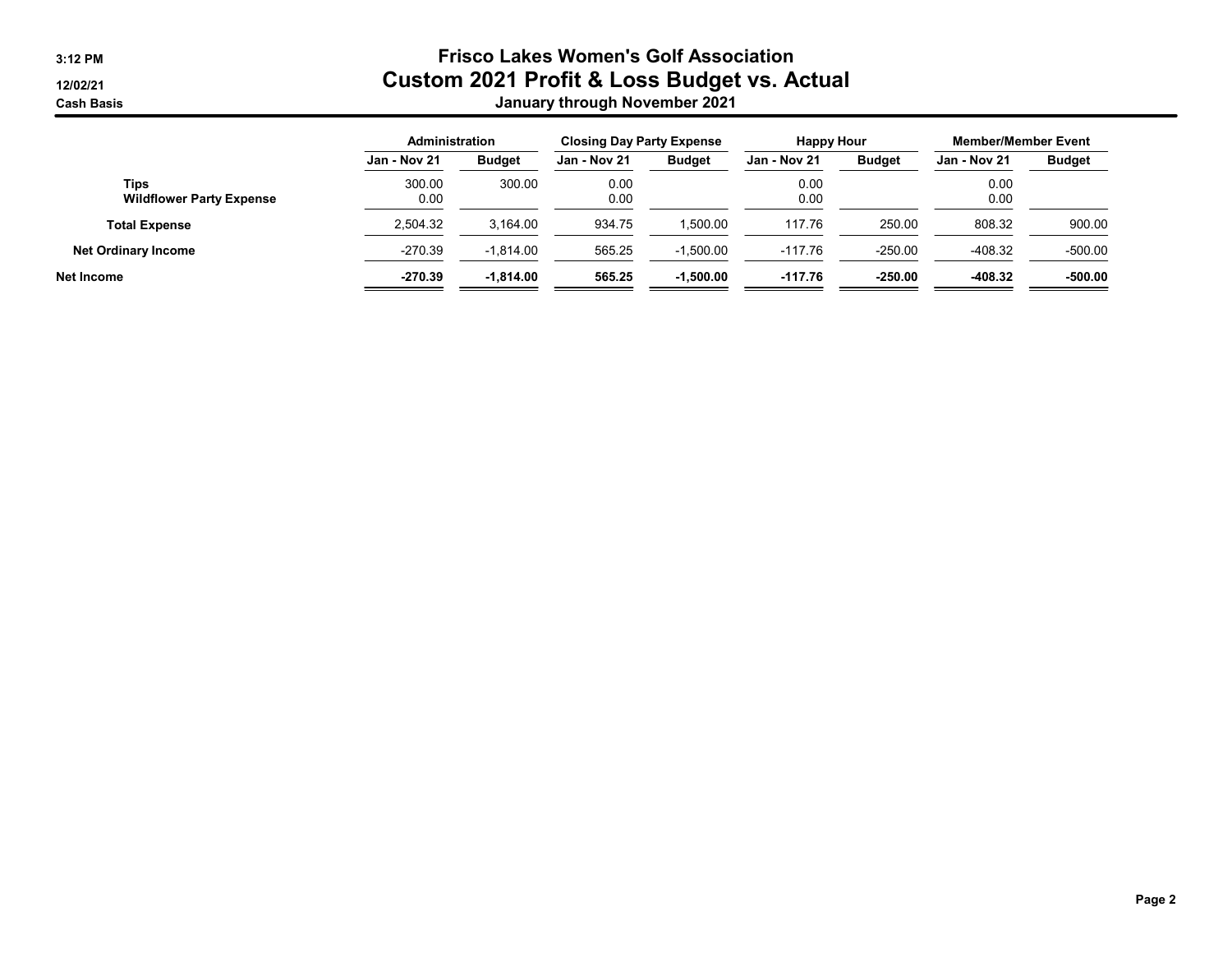## 3:12 PM Frisco Lakes Women's Golf Association 12/02/21 **Custom 2021 Profit & Loss Budget vs. Actual**

Cash Basis January through November 2021

|                                         | <b>Opening Day Scramble</b> |               | <b>Other Events</b> |               | <b>Wildflower Cup Party</b> |               | <b>TOTAL</b> |               |
|-----------------------------------------|-----------------------------|---------------|---------------------|---------------|-----------------------------|---------------|--------------|---------------|
|                                         | Jan - Nov 21                | <b>Budget</b> | Jan - Nov 21        | <b>Budget</b> | Jan - Nov 21                | <b>Budget</b> | Jan - Nov 21 | <b>Budget</b> |
| <b>Ordinary Income/Expense</b>          |                             |               |                     |               |                             |               |              |               |
| Income                                  |                             |               |                     |               |                             |               |              |               |
| <b>Event Income</b>                     | 0.00                        |               | 128.00              |               | 0.00                        |               | 128.00       | 0.00          |
| <b>Event Participation Fees</b>         |                             |               |                     |               |                             |               |              |               |
| <b>Meal Fees</b>                        | 0.00                        |               | 2,480.00            |               | 0.00                        |               | 2,480.00     | 0.00          |
| <b>Event Participation Fees - Other</b> | 0.00                        |               | 3,434.50            | 0.00          | 0.00                        |               | 3,434.50     | 0.00          |
| <b>Total Event Participation Fees</b>   | 0.00                        |               | 5,914.50            | 0.00          | 0.00                        |               | 5,914.50     | 0.00          |
| <b>Event Prize Fund Fee</b>             | 325.00                      | 325.00        | 0.00                |               | 0.00                        |               | 725.00       | 725.00        |
| <b>Interest/Dividends Earned</b>        | 0.00                        |               | 0.00                |               | 0.00                        |               | 3.93         | 0.00          |
| <b>Member Dues</b>                      | 0.00                        |               | 0.00                |               | 0.00                        |               | 2,230.00     | 1,350.00      |
| <b>Partners &amp; Donations</b>         | 0.00                        |               | 300.00              | 300.00        | 0.00                        |               | 1,800.00     | 300.00        |
| <b>Total Income</b>                     | 325.00                      | 325.00        | 6,342.50            | 300.00        | 0.00                        |               | 10,801.43    | 2,375.00      |
| <b>Gross Profit</b>                     | 325.00                      | 325.00        | 6,342.50            | 300.00        | 0.00                        |               | 10,801.43    | 2,375.00      |
| <b>Expense</b>                          |                             |               |                     |               |                             |               |              |               |
| 9 Hole Tournament                       | 0.00                        |               | 4,143.62            | 799.00        | 0.00                        |               | 4,143.62     | 799.00        |
| <b>Bank Service Charges</b>             | 0.00                        |               | 0.00                |               | 0.00                        |               | 0.50         | 4.00          |
| <b>Closing Day Party Expense</b>        | 0.00                        |               | 0.00                |               | 0.00                        |               | 934.75       | 1,500.00      |
| <b>Closing Scramble</b>                 | 0.00                        |               | 1,748.00            | 500.00        | 0.00                        |               | 1,748.00     | 500.00        |
| <b>Computer Software</b>                | 0.00                        |               | 0.00                |               | 0.00                        |               | 87.32        | 30.00         |
| <b>Event Prize Fund Payouts</b>         | 453.00                      | 325.00        | 0.00                |               | 0.00                        |               | 853.00       | 725.00        |
| <b>Gifts &amp; Awards</b>               | 0.00                        |               | 0.00                |               | 0.00                        |               | 219.96       | 250.00        |
| <b>Halloween Tournament</b>             | 0.00                        |               | 1,714.20            | 500.00        | 0.00                        |               | 1,714.20     | 500.00        |
| Handicap Fee                            | 0.00                        |               | 0.00                |               | 0.00                        |               | 928.60       | 1,430.00      |
| <b>Happy Hour Food</b>                  | 0.00                        |               | 0.00                |               | 0.00                        |               | 117.76       | 250.00        |
| <b>Invitational</b>                     | 0.00                        |               | 0.00                | 1.00          | 0.00                        |               | 0.00         | 1.00          |
| <b>Member/Member Event</b>              | 0.00                        |               | 0.00                |               | 0.00                        |               | 386.72       | 500.00        |
| <b>Miscellaneous Expenses</b>           | 0.00                        |               | 0.00                |               | 0.00                        |               | 203.12       | 100.00        |
| <b>Night Golf Expense</b>               | 0.00                        |               | 0.00                | 200.00        | 0.00                        |               | 0.00         | 200.00        |
| <b>Opening Day Party Expense</b>        | 0.00                        |               | 0.00                | 1,000.00      | 0.00                        |               | 0.00         | 1,000.00      |
| <b>Opening Day Scramble</b>             | 66.79                       | 200.00        | 0.00                |               | 0.00                        |               | 66.79        | 200.00        |
| <b>PayPal Processing Fee</b>            | 0.00                        |               | 27.37               |               | 0.00                        |               | 82.39        | 250.00        |
| <b>Rules Committee Expenses</b>         | 0.00                        |               | 0.00                |               | 0.00                        |               | 0.00         | 100.00        |
| <b>Storage Fee</b>                      | 0.00                        |               | 0.00                |               | 0.00                        |               | 671.00       | 650.00        |
| <b>Summer Scramble</b>                  | 0.00                        |               | 474.25              | 500.00        | 0.00                        |               | 474.25       | 500.00        |
| <b>Supplies</b>                         | 0.00                        |               | 0.00                |               | 0.00                        |               | 60.40        | 50.00         |